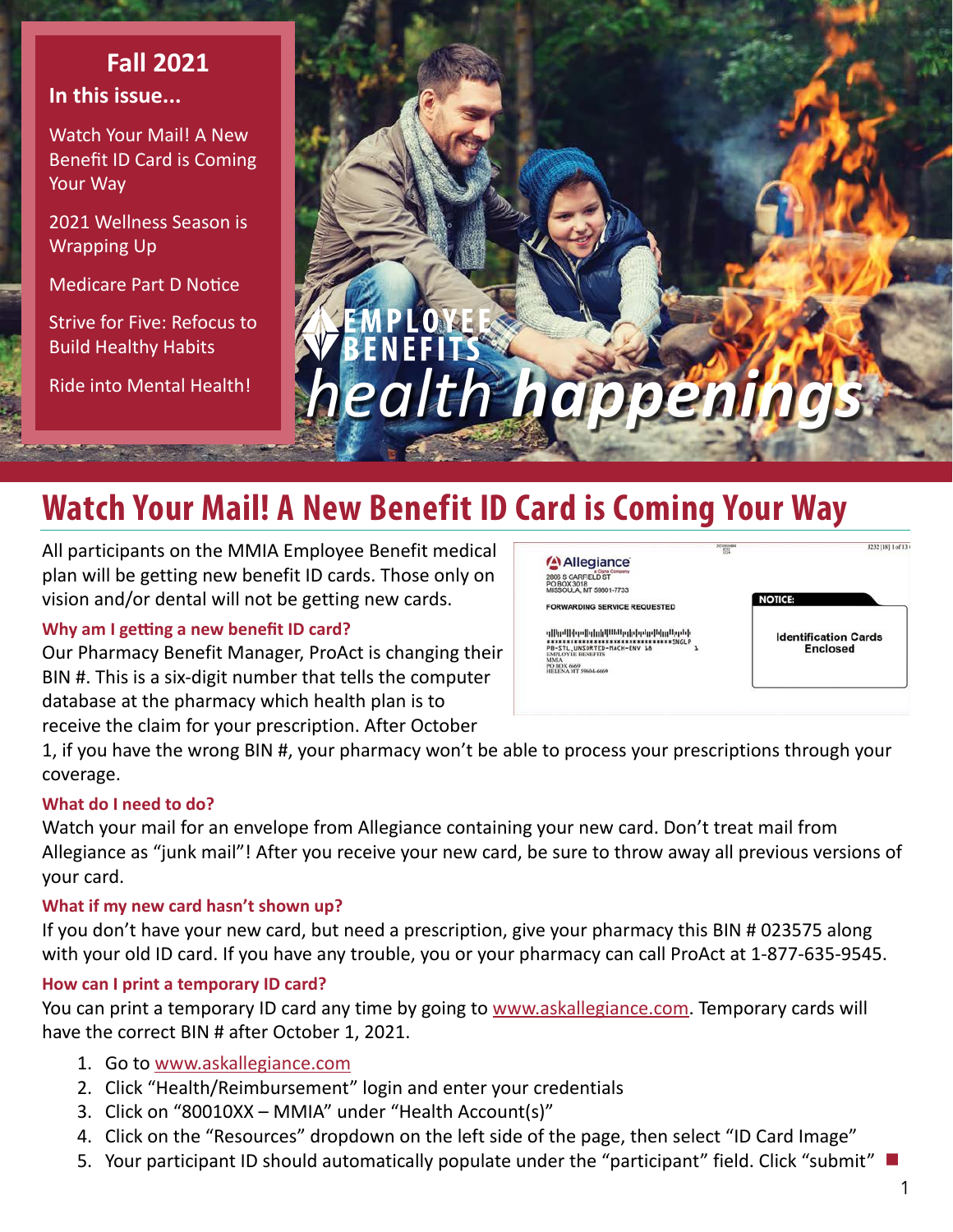# <span id="page-1-0"></span>**2021 Wellness Season is Wrapping Up**

Wellness season is wrapping up, but there is still time to earn wellness incentives!

#### **Health Screening Review (HSR) Call**

If you got your Health Screening, you can earn another \$50 by doing an HSR call with a Take Control Health Coach. Scheduling your call is as easy as 1, 2, 3!

- 1. Once you get your Health Screening results, go to [www.mmiaeb.net/wellness](https://www.mmiaeb.net/wellness).
- 2. Click on "Schedule Call" in the HSR box.
- 3. Pick a time and day for your call and answer the phone when your coach calls!

A few things to know about the HSR call:

- Calls must be completed by November 5. Slots are subject to availability.
- Only a call with a Take Control Health Coach scheduled through [www.mmiaeb.net/wellness](https://www.mmiaeb.net/wellness) will count for this incentive.
- Calls take about 15 minutes.
- If you miss your scheduled call, you will have one chance to reschedule it, but slots are subject to availability.

#### **Education Incentive – Video and Quiz**

Watch the educational video and take the quiz at [www.mmiaEB.net/wellness](https://www.mmiaEB.net/wellness)

by September 30 in order to learn important plan information and earn \$50. Quiz submissions will automatically notify MMIA that you have completed the activity, so there is no need to self-report.

#### **80% Employee Participation**

Employee participation in the Health Screenings will be calculated in October. Check [www.mmiaeb.net/wellness](https://www.mmiaeb.net/wellness) for a list of cities and towns that achieved the 80% Employee Participation goal. Everyone from those cities or towns who got a Health Screening will earn a \$50 incentive.

#### **Getting your incentive money this year:**

Watch for a notice from your clerk or HR letting you know your gift card is in. Don't forget to register your card right away. That's the only way to recover it if it is lost or stolen. **■**

### **Medicare Part D Notice**

As your medical plan administrator, we are required to notify participants of the Medicare Creditable Coverage Disclosure. This notice informs you that the MMIA drug coverage plans we currently offer are creditable. This means that the MMIA prescription drug coverage is, on average expected to pay out as much as standard Medicare prescription drug coverage pays.



This information can help you decide whether or not you want to join a Medicare drug plan. If you are considering joining a Medicare drug plan, you should compare your current coverage, including which drugs are covered at what cost, with the coverage and costs of the plans offering Medicare prescription drug coverage in your area.

Please visit the Employee Benefits section of our website at www.mmiaEB.net/forms/notices to access this notice or call us at 1-800-635-3089 option 4 to request a copy by mail. **■**

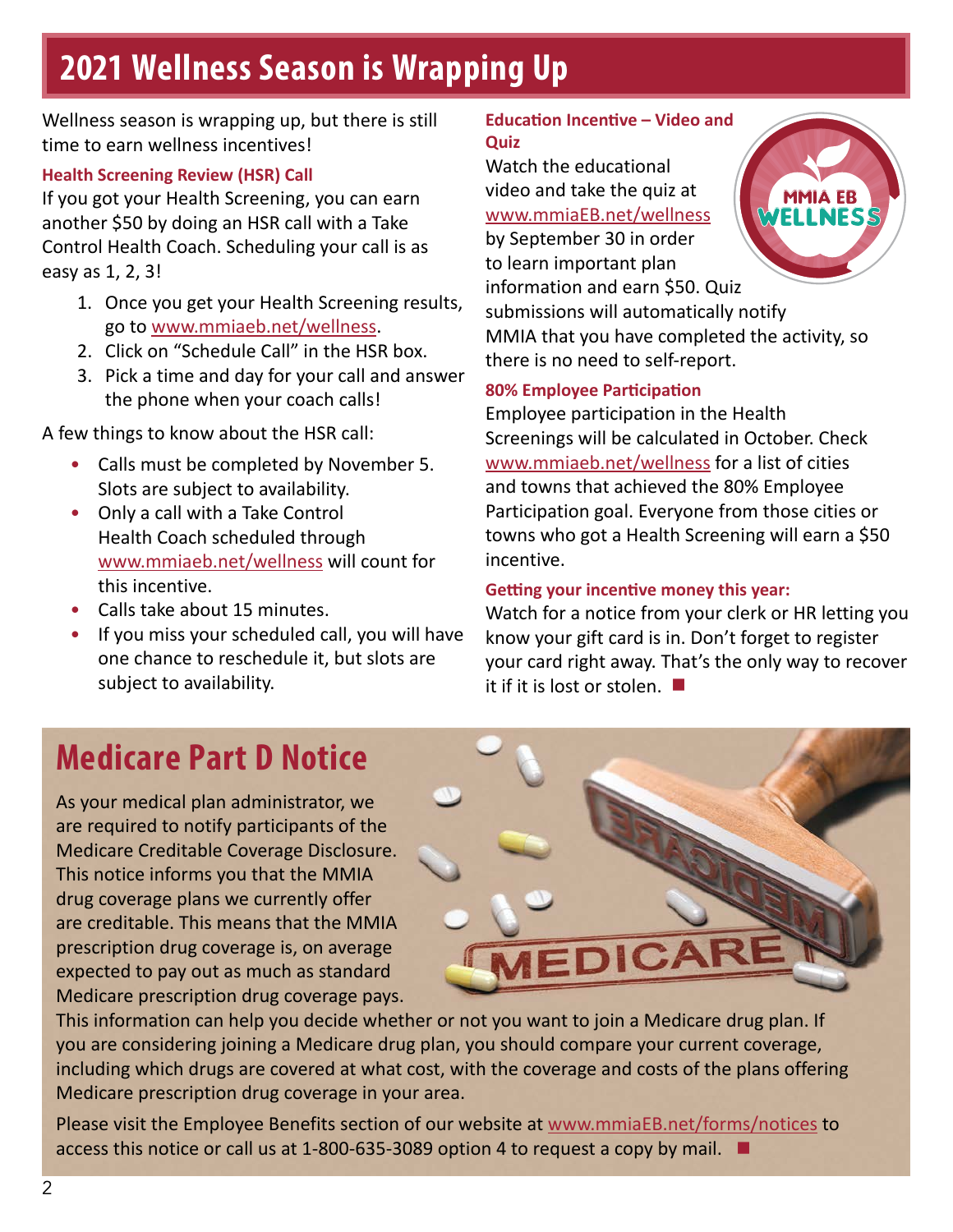## <span id="page-2-0"></span>**Strive for Five: Refocus to Build Healthy Habits**

*By: Laura Del Guerra, RD, CDE, Take Control*

I love fall! The nights are getting cooler and the leaves have already started turning on the maple tree in my front yard. For many people fall signals a fresh start. Summer is over, school is back in session, and work always seems to get busier. A change of season seems to have a tendency to throw us off of our usual routine. Consciously focusing on five simple habits will help ensure that you are at your best and ready to take on whatever fall brings.

*Strive for five* is a way to refocus on core habits to improve your health, energy, and focus. The five daily habits include: drinking more water, moving more, adding a healthy food, developing a healthy sleep habit, and practicing stress reduction.



- 1. **DRINK MORE WATER:** Many of us do not drink the amount of water needed to stay hydrated and cooler days don't mean you need less water. Water carries nutrients to cells, flushes out toxins, and helps regulate body temperature. Easy ways to add more fluid daily include adding mint, cucumbers, or fruit to water. Consider setting a reminder on your phone or Outlook calendar to refill your glass, try different temperatures of water and choose a water bottle you enjoy drinking from.
- 2. MOVE MORE HABIT: Take a look at what physical activity you are getting now and how you can add more movement daily. If you sit all day, challenge yourself to get up and move five times daily. Consider using a fitness tracker. If you'd rather not invest in one, most smart phones have built in trackers.
- 3. HEALTH FOOD HABIT: Think about what food group is missing or underrepresented in your daily diet. Then think of a food group that shows up too often. Once you know these things you can begin to build your healthy food habit by creating "swapportunities." For example, if one of your "go to" snacks is cheese and crackers because you like the crunch of crackers swap them out for an apple, carrots, or celery.
- 4. HEALTHY SLEEP HABIT: Many of us don't get the amount of sleep we need. In order to create a better sleep, take a look at your current sleep habit and set the stage for improvement. If you tend to stay up late watching Netflix or reading on your Kindle, decide when "lights out" will be. Then 30 minutes prior, start your bed time routine. Keep your room comfortably cool (60-65 degrees), avoid stimulants before bed, and when morning comes don't press the snooze button – get up and start your day!
- 5. **STRESS REDUCTION HABIT:** Stress levels for many are at an all-time high. When the body is under stress the inflammatory process is triggered which can make us susceptible to illness, increase blood pressure and heart rate, and worsen chronic conditions. There are many ways to reduce stress – each as individualized as you are. Yoga, journaling, taking a bath, and doing a hobby are just a few ideas.

Before you start, remember to begin where you are today. Personalize the habits, look at the road blocks that may keep you from success, and finally make a plan – put it into your day and track your progress! **■**